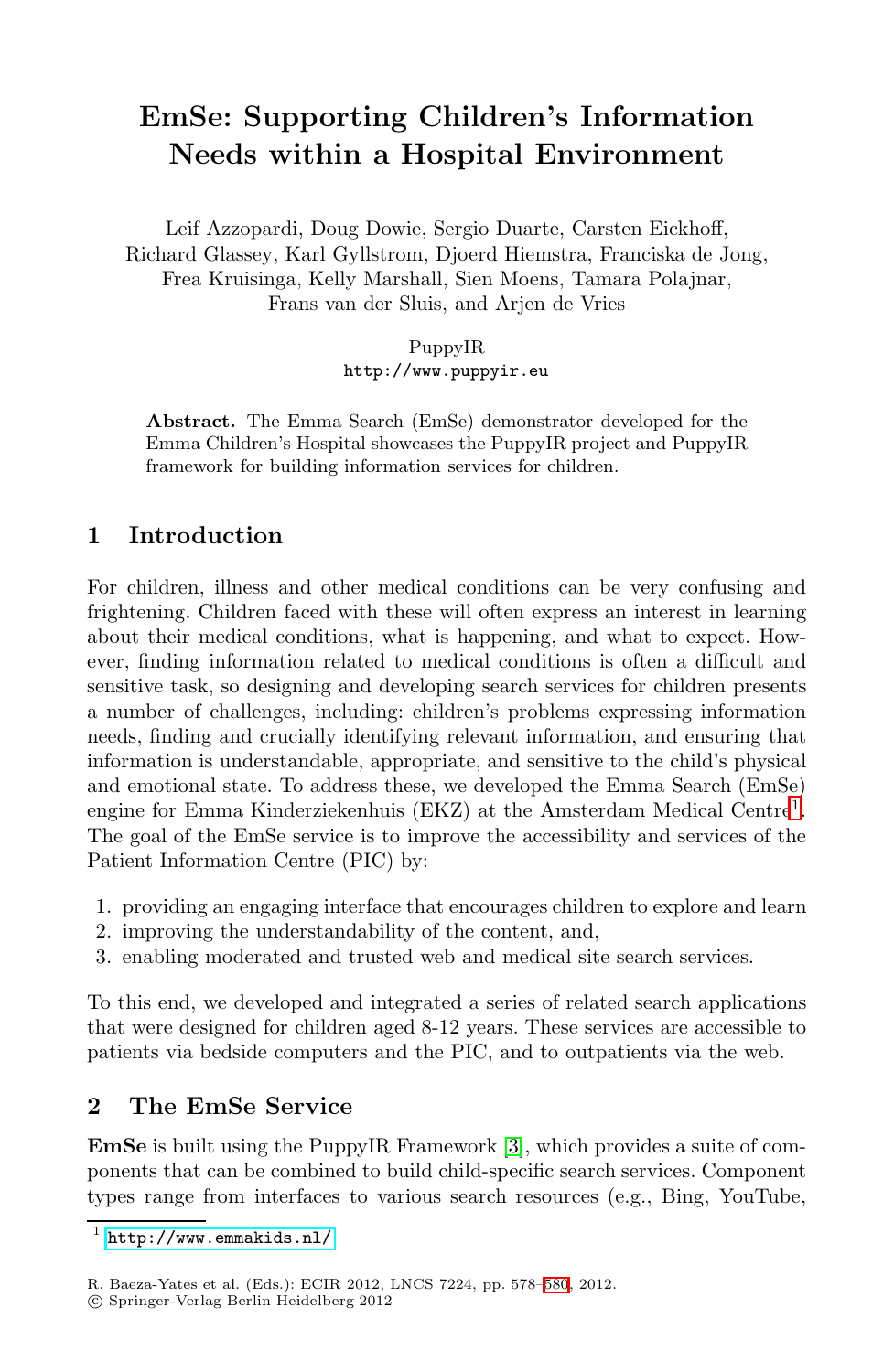Twitter) to a collec[tio](#page-1-0)n of information processing components that filter and modify both queries and results to support the user and their search tasks. Fundamentally, EmSe enables searching trusted me[di](#page-2-1)al sites as well as the web, over which the following services are built:

- 1. The **Body Browser** enables exploration of the dataset via an interactive illustration of a body, where users can zoom to various levels of detail from the entire body to specific organs [2], which triggers medical web searches related to the body parts and organs in focus.
- 2. The **Query moderation** identifies and enhances queries that are unlikely to be child-oriented by applying simple, real-time technology [4]. The focus is not explicitly to remove mature content, but rather to help make results to general queries more child-friendly.
- 3. **Query Suggestion**s help children explore and query the recommended and related medical sites by providing suggestions that reflect the specific content on these sites. They are generated by extracting meaningful phrases from the anchor text of the recommended resources.
- 4. **Content Simplification** helps children understand difficult medical jargon. Instead of *a priori* rejecting difficult content, as suggested by previous work [1], requested pages are checked for difficult terms, which the system augments with brief definitions from external sources such as Wiktionary.

<span id="page-1-0"></span>**Evaluation.** The first version is due to be released at the beginning of 2012, where it will be accessible to staff and patients within the hospital (via bedside and other terminals in the hospital), and also out-patients via the web. The [planned evaluation will c](http://www.dcs.gla.ac.uk/access/emse/)onsist of two main stages. The first stage will be to obtain feedback from the staff at the hospital. From this initial evaluation we will [then refine the demonstrator](http://sourceforge.net/projects/puppyir/) to incorporate suggested changes. The next stage will be patient focused, where we will actively solicit feedback from patients, parents and visitors to the hospital. These two evaluations will use questionnaires to illicit feedback from users along with implicit logging to determine how, and how often, the system is being used.

The hospital demonstrator is currently hosted at: http://www.dcs.gla.ac.uk/access/emse/ and the demonstrator code (along with the PuppyIR framework) can be downloaded via sourceforge at: http://sourceforge.net/projects/puppyir/.

## **References**

- 1. Eickhoff, C., Serdyukov, P., de Vries, A.: A combined topical/non-topical approach to identifying web sites for children. In: WSDM (2011)
- 2. van der Sluis, F., Torres, S.D., Hiemstra, D., van Dijk, B., Kruisinga, F.: Visual Exploration of Health Information for Children. In: Clough, P., Foley, C., Gurrin, C., Jones, G.J.F., Kraaij, W., Lee, H., Mudoch, V. (eds.) ECIR 2011. LNCS, vol. 6611, pp. 788–792. Springer, Heidelberg (2011)